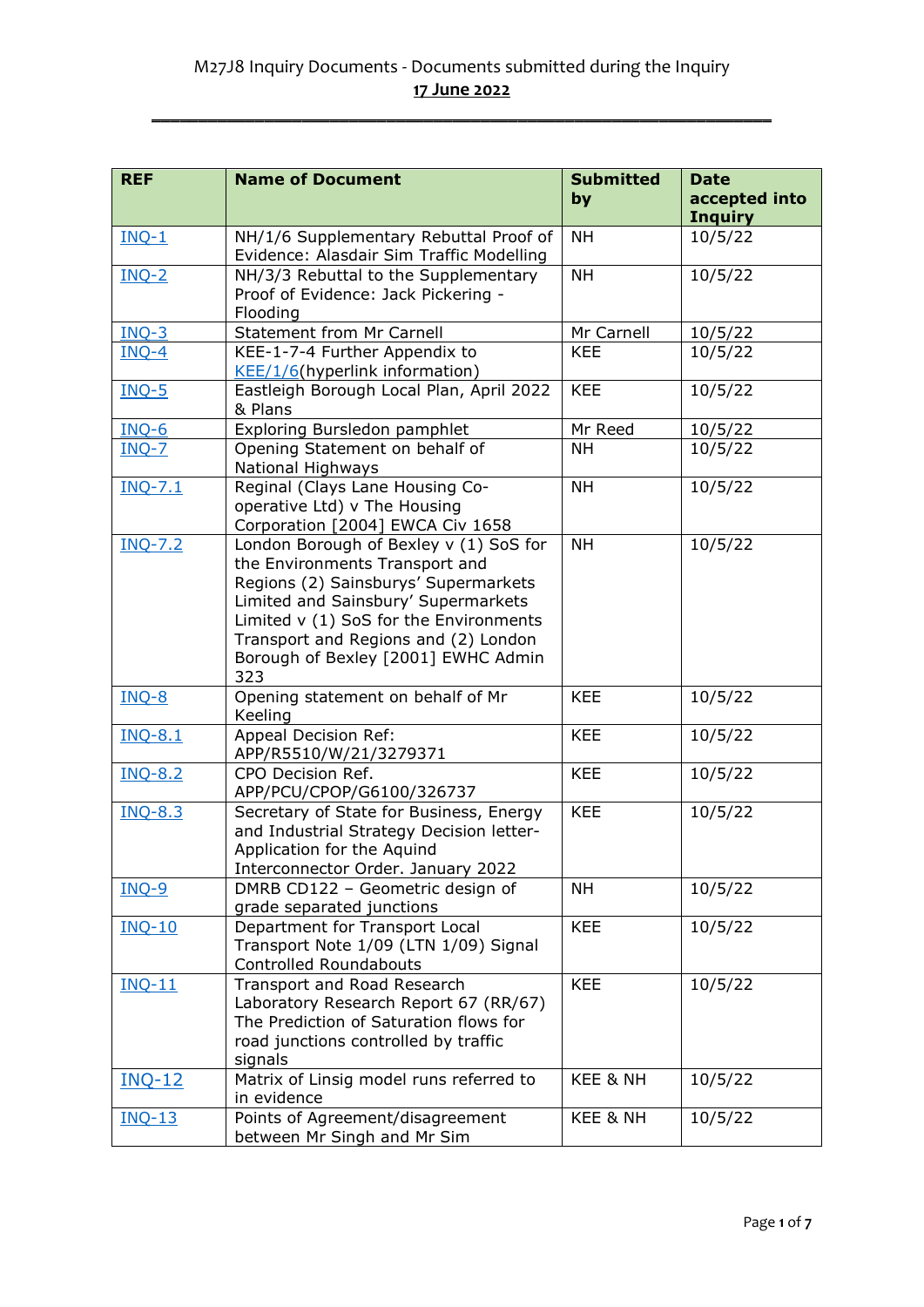| <b>REF</b>      | <b>Name of Document</b>                                                  | <b>Submitted</b> | <b>Date</b>    |
|-----------------|--------------------------------------------------------------------------|------------------|----------------|
|                 |                                                                          | by               | accepted into  |
|                 |                                                                          |                  | <b>Inquiry</b> |
| $INQ-14$        | PCF Stage 5 General Arrangement                                          | <b>NH</b>        | 11/5/22        |
|                 | Drawing (sheet 3 of 5) and Mr Moore's                                    |                  |                |
|                 | alternative layout drawing (3 lane)                                      |                  |                |
|                 | showing the extent of Mr Keeling's land                                  |                  |                |
|                 | based on the Land Registry record                                        |                  |                |
|                 | comparison with NH Scheme and Mr<br>Moor Scheme                          |                  |                |
| $INQ-15$        | DfT Traffic Signs Manual Chapter 6,                                      | <b>NH</b>        | 12/5/22        |
|                 | Section 7 (extract)                                                      |                  |                |
| $INQ-16$        | Jacobs Meeting minutes with                                              | <b>NH</b>        | 12/5/22        |
|                 | Environment Agency dated 20 March                                        |                  |                |
|                 | 2019                                                                     |                  |                |
| $INQ-17$        | Email from HCC (LLFA) dated 5 May                                        | <b>NH</b>        | 12/5/22        |
|                 | 2022                                                                     |                  |                |
| <b>INQ-18</b>   | DMRB CD522 - Drainage of Runoff from                                     | <b>KEE</b>       | 12/5/22        |
|                 | natural catchments                                                       |                  |                |
| <b>INQ-19</b>   | <b>CCTV Drainage Survey Plans</b>                                        | <b>KEE</b>       | 12/5/22        |
| <b>INQ-20</b>   | Updated version of INQ014 - including                                    | <b>NH</b>        | 12/5/22        |
|                 | position of cross-section referred to in                                 |                  |                |
|                 | NH/2/3                                                                   |                  |                |
| <b>INQ-21</b>   | DMRB CD169 - The design of lay-bys,                                      | <b>NH</b>        | 13/5/22        |
|                 | maintenance hardstandings, rest areas,                                   |                  |                |
| <b>INQ-22</b>   | service areas and observation platforms<br>CNI Hub-NCSC.GOV.UK - What is | <b>NH</b>        | 13/5/22        |
|                 | Critical National Infrastructure?                                        |                  |                |
| <b>INQ-23</b>   | Hampshire County Multi Agency Flood                                      | <b>NH</b>        | 13/5/22        |
|                 | Response Plan Part 1 (extract)                                           |                  |                |
| <b>INQ-24</b>   | DMRB CD622 - Managing geotechnical                                       | <b>KEE</b>       | 13/5/22        |
|                 | risk                                                                     |                  |                |
| <b>INQ-25</b>   | Hampshire County Multi Agency Flood                                      | <b>KEE</b>       | 17/5/22        |
|                 | Response Plan Part 1 (FULL DOCUMENT)                                     |                  |                |
| <b>INQ-26</b>   | <b>GOV.UK Guidance Flood risk</b>                                        | <b>KEE</b>       | 17/5/22        |
|                 | assessment: the sequential test for                                      |                  |                |
|                 | applicants                                                               |                  |                |
| <b>INQ-27</b>   | CIRIA C786- Culvert, Screen and Outfall<br>manual (extract)              | <b>KEE</b>       | 17/5/22        |
| <b>INQ-28.1</b> | Road Safety Audit Stage 2                                                | <b>NH</b>        | 18/5/22        |
| <b>INQ028.2</b> | Email from HCC with respect to RSA2                                      | <b>NH</b>        | 18/5/22        |
|                 | dated 5 May 2022                                                         |                  |                |
| <b>INQ-28.3</b> | Email from Mr Warburton with respect                                     | <b>NH</b>        | 18/5/22        |
|                 | to RSA1dated 17 May 2022                                                 |                  |                |
| <b>INQ-28.4</b> | Email from National Highways with                                        | <b>NH</b>        | 18/5/22        |
|                 | respect to RSA1 dated 20 May 2019                                        |                  |                |
| <b>INQ-29</b>   | DMRB GG101 - Introduction to the                                         | <b>KEE</b>       | 18/5/22        |
|                 | Design Manual for Roads and Bridges                                      |                  |                |
| <b>INQ-30</b>   | M27 Junction 8 Traffic Signals: Degree                                   | <b>NH</b>        | 20/5/22        |
|                 | of Saturation by Mr Sim                                                  |                  |                |
| <b>INQ-31</b>   | CCTV drainage survey plans update                                        | <b>NH</b>        |                |
|                 | (INQ/19)                                                                 |                  |                |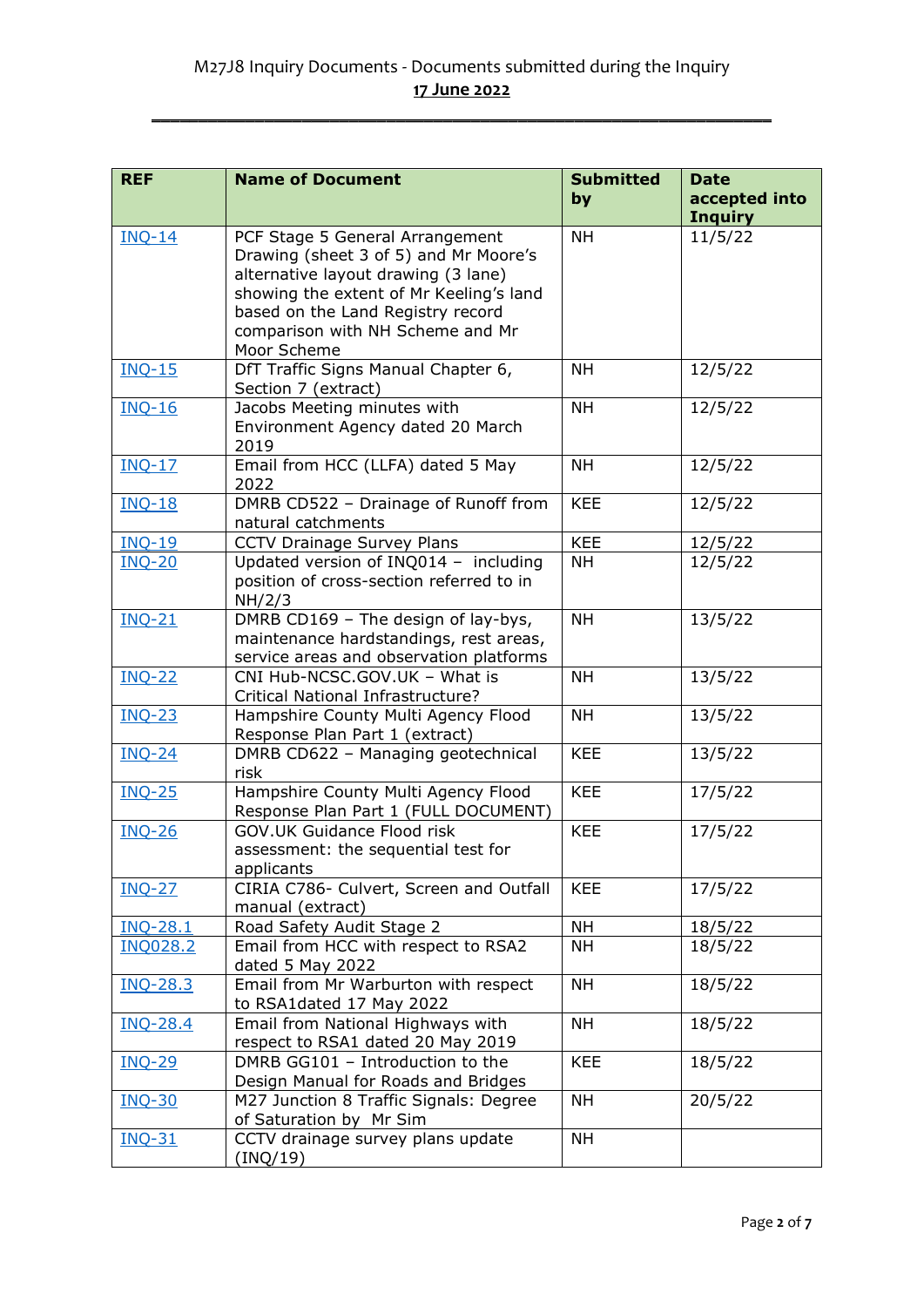| <b>REF</b>      | <b>Name of Document</b>                                                                                                                                | <b>Submitted</b> | <b>Date</b>                     |
|-----------------|--------------------------------------------------------------------------------------------------------------------------------------------------------|------------------|---------------------------------|
|                 |                                                                                                                                                        | by               | accepted into<br><b>Inquiry</b> |
| <b>INQ-32</b>   | M27 Junction 8: Flood Risk, follow up<br>information for the Inspector by Mr<br>Pickering including appendices                                         | <b>NH</b>        | 20/5/22                         |
| <b>INQ-33</b>   | Note on securing environmental<br>mitigation including appendices<br>(National Highways' Licence and DMRB<br>LA 120-Environmental management<br>plans) | <b>NH</b>        | 20/5/22                         |
| <b>INQ-34</b>   | Extracts of screen shots from CCTV,<br>DMRB GM 701 and correspondence<br>regarding culvert maintenance contract                                        | <b>KEE</b>       | 20/5/22                         |
| <b>INQ-35.1</b> | McPhillips' cost estimate covering letter                                                                                                              | <b>KEE</b>       | 20/5/22                         |
| INQ-35.2        | Alternative layout option 3 drawing no.<br>M27-LE-GEN-XX-DR-CE-108                                                                                     |                  |                                 |
| INQ-35.3        | DMRB GM701-Asset delivery asset<br>maintenance requirements                                                                                            |                  |                                 |
| <b>INQ-36</b>   | Ms Coopers technical note on ecology                                                                                                                   | <b>NH</b>        | 23/5/22                         |
| <b>INQ-37</b>   | Mr Keeling's sensitivity analysis using<br>hazard risk plans from SWECO Model                                                                          | <b>KEE</b>       | 24/5/22                         |
| <b>INQ-38</b>   | CIRIA c786 - Culvert, screen and outfall<br>manual (Full copy)                                                                                         | <b>KEE</b>       | 24/5/22                         |
|                 |                                                                                                                                                        |                  |                                 |
| <b>INQ-39</b>   | Mrs Williams' update NH/8/2 Figures<br>3 and 5                                                                                                         | <b>NH</b>        | 24/5/22                         |
| <b>INQ-40</b>   | Land at St Johns Road, Hedge End Link<br>Road - Flood Risk Assessment and<br>Drainage Strategy Ref<br>APP/F/17/81809                                   | <b>NH</b>        | 24/5/22                         |
| $INO-41$        | Planning Permission Ref<br>APP/F/17/81809 approved drawings                                                                                            | <b>NH</b>        | 24/5/22                         |
| $INQ-42$        | <b>Highways England Operational Metrics</b><br>Manual July 2021 (extract)                                                                              | <b>NH</b>        | 24/5/22                         |
| $INQ-43$        | Highways England Health, Safety &<br>Wellbeing policy 2021/2022 (extract)                                                                              | <b>NH</b>        | 24/5/22                         |
| <b>INQ-44</b>   | Environment Agency - National flood<br>and Coastal Erosion Risk Management<br>Strategy for England (extract)                                           | <b>NH</b>        | 24/5/22                         |
| <b>INQ-45</b>   | Link Road Planning Permission Ref.<br>APP/F/17/81809, dated 6 March 2020 &<br>Red Line Plan                                                            | <b>KEE</b>       | 24/5/22                         |
| <b>INQ-46</b>   | Additional Link Road planning<br>application drawing 17053-2400 rev<br>P05. Ref APP/F/17/81809                                                         | <b>NH</b>        | 24/5/22                         |
| <b>INQ-47</b>   | CD H1 Schedule 6 plan                                                                                                                                  | <b>KEE</b>       | 24/5/22                         |
| <b>INQ048</b>   | KEE/2/10-Supplementary Proof of<br>Evidence from Mr Sunraj Singh                                                                                       | <b>KEE</b>       | 24/5/22                         |
| <b>INQ-49</b>   | Email from Sarah Reghif from<br>Hampshire CC, re. Climate Change<br>Allowances, dated 24 May                                                           | <b>NH</b>        | 25/5/22                         |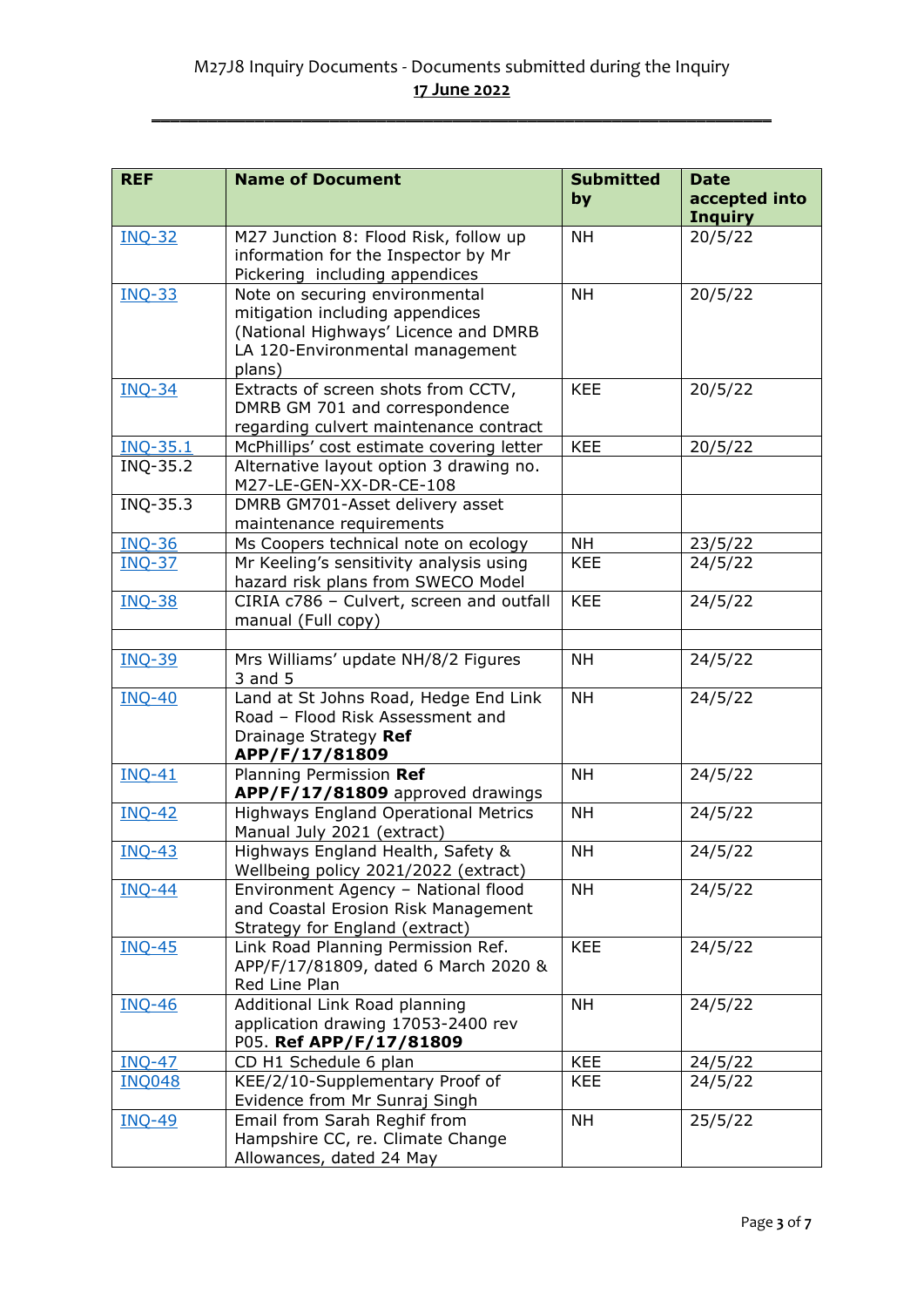| <b>REF</b>      | <b>Name of Document</b>                                                            | <b>Submitted</b> | <b>Date</b>    |
|-----------------|------------------------------------------------------------------------------------|------------------|----------------|
|                 |                                                                                    | by               | accepted into  |
|                 |                                                                                    |                  | <b>Inquiry</b> |
| <b>INQ-50</b>   | Appendix D to <b>INQ-40</b> Land at St Johns                                       | <b>KEE</b>       | 25/5/22        |
|                 | Road, Hedge End Link Road - flood risk                                             |                  |                |
|                 | assessment and drainage Strategy.                                                  |                  |                |
|                 | (Part of Planning Application ref                                                  |                  |                |
|                 | APP/F/17/81809)                                                                    | <b>KEE</b>       |                |
| <b>INQ-51</b>   | KEE/3/10-Supplemented Summary<br>Proof of Evidence from Mr Paul Bedwell            |                  | 26/5/22        |
| <b>INQ-52</b>   | CV information of Mr Sunraj Singh                                                  | <b>KEE</b>       | 26/5/22        |
| <b>INQ-53</b>   | Mr Moore's list of highways scheme                                                 | <b>KEE</b>       | 26/5/22        |
|                 | experience                                                                         |                  |                |
| <b>INQ-54</b>   | NH Approach to Degree of Saturation                                                | <b>NH</b>        | 26/5/22        |
|                 | note                                                                               |                  |                |
| <b>INQ-55</b>   | Alasdair Sim's Proof of Evidence Errata                                            | <b>NH</b>        | 26/5/22        |
| <b>INQ-56</b>   | Email from Andy Smith at Eastleigh BC,                                             | <b>NH</b>        | 27/5/22        |
|                 | re. potential CPO, dated 26 May 2022                                               |                  |                |
| <b>INQ-57</b>   | NH's Retaining Wall Costs Estimate                                                 | <b>NH</b>        | 27/5/22        |
| <b>INQ-58</b>   | Mr Keeling's Option A amendment to the                                             | <b>KEE</b>       | 27/5/22        |
|                 | CPO with plans showing no highway or                                               |                  |                |
|                 | flood compensation area on Mr Keeling's<br>land 3 lane scheme and 2 lane scheme(   |                  |                |
|                 | as existing with signals)                                                          |                  |                |
| <b>INQ-59</b>   | Supplementary Proof of Evidence Mr                                                 | <b>KEE</b>       | 27/5/22        |
|                 | Moore - Highways                                                                   |                  |                |
| <b>INQ-60</b>   | Mr Pickering's Flood Risk, follow up                                               | <b>NH</b>        | 27/5/22        |
|                 | information for the Inspector Note 2                                               |                  |                |
| <b>INQ-61</b>   | Highways Note - Dan Warburton with                                                 | <b>NH</b>        | 27/5/22        |
|                 | appendices                                                                         |                  |                |
| <b>INQ-62</b>   | Flood Alleviation - NH position                                                    | <b>NH</b>        | 27/5/22        |
|                 | statement                                                                          |                  |                |
| <b>INQ-63</b>   | Suggested List of Modification Options                                             | <b>NH</b>        | 27/5/22        |
|                 | for Roundtable Discussion                                                          |                  |                |
| <b>INQ-64</b>   | Supplementary Proof of Evidence from                                               | <b>KEE</b>       | 27/5/22        |
|                 | Mr Moore-Flood Risk                                                                |                  |                |
| <b>INQ-65</b>   | Mr Keeling's Modification Options List;<br>and suggested modifications to the SRO. | <b>KEE</b>       | 30/5/22        |
| <b>INQ-66</b>   | Mr Moore's review of NH's Sheet Pile                                               | <b>KEE</b>       | 30/5/22        |
|                 | costs                                                                              |                  |                |
| $INQ-67.1$      | Appendix E of the Graham/Sweco -                                                   | <b>KEE</b>       | 30/5/22        |
|                 | <b>Construction Programme August 2021</b>                                          |                  |                |
| INQ-67.2        | Appendix E of the Graham/Sweco -                                                   | <b>KEE</b>       | 30/5/22        |
|                 | <b>Construction Programme December</b>                                             |                  |                |
|                 | 2021                                                                               |                  |                |
| <b>INQ-68</b>   | List of Modification Options for                                                   | <b>NH</b>        | 30/5/22        |
|                 | Roundtable (updated)                                                               |                  |                |
| INQ-69.1        | CPO MOD 1 Maps                                                                     | <b>NH</b>        | 30/5/22        |
| INQ-69.2        | CPO MOD 2 Maps                                                                     | <b>NH</b>        | 30/5/22        |
| INQ-69.3        | CPO MOD 3 Maps                                                                     | <b>NH</b>        | 30/5/22        |
| <b>INQ-69.4</b> | CPO MOD 4 Maps                                                                     | <b>NH</b>        | 30/5/22        |
| INQ-69.5        | CPO MOD 5 Maps                                                                     | <b>NH</b>        | 30/5/22        |
| <b>INQ069.6</b> | CPO MOD 6 Maps                                                                     | <b>NH</b>        | 30/5/22        |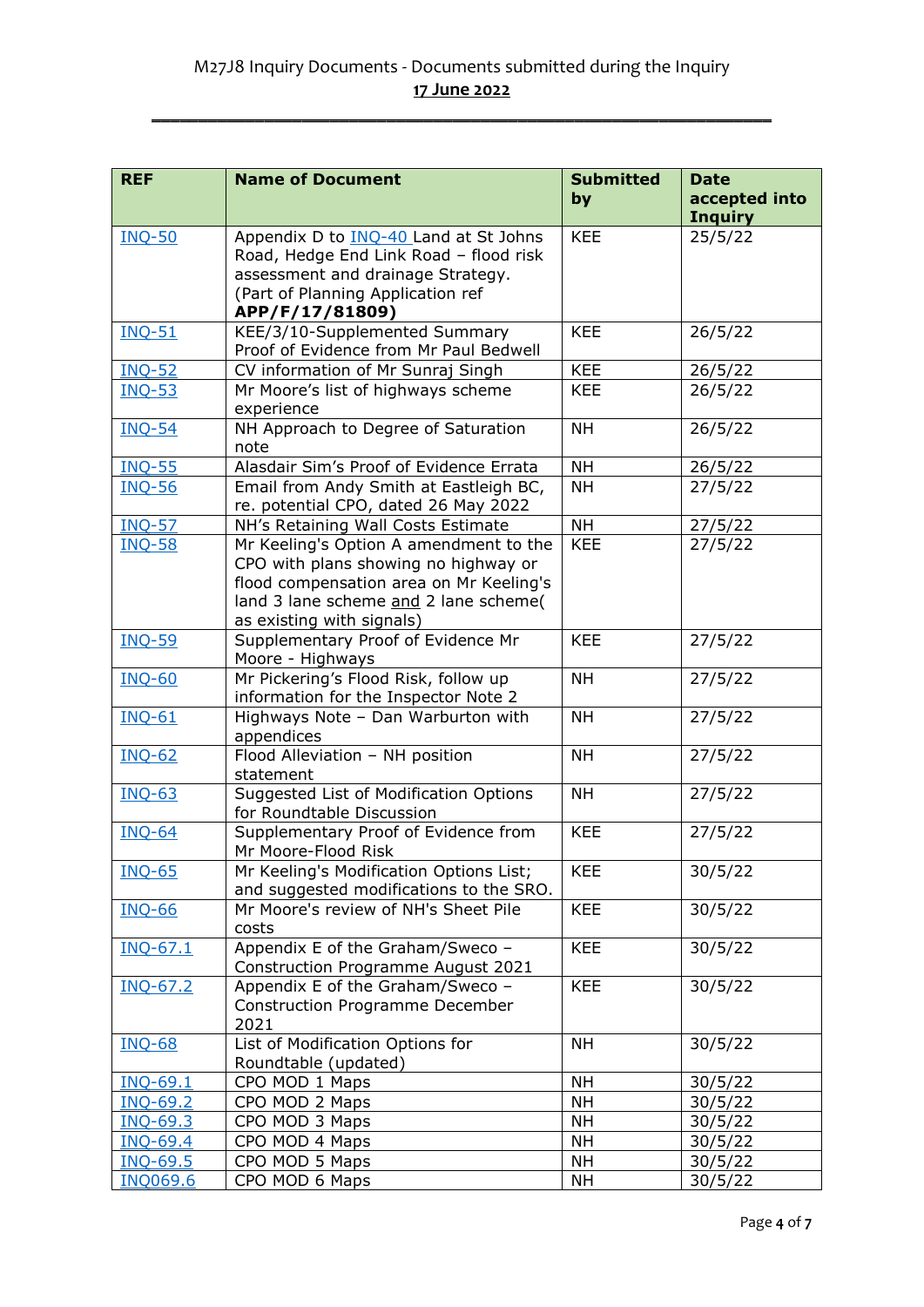| <b>REF</b>      | <b>Name of Document</b>                  | <b>Submitted</b> | <b>Date</b>    |
|-----------------|------------------------------------------|------------------|----------------|
|                 |                                          | by               | accepted into  |
|                 |                                          |                  | <b>Inquiry</b> |
| INQ-70.1        | CPO MOD 1 schedules(no link)             | <b>NH</b>        | 30/5/22        |
| INQ-70.2        | CPO MOD 2 schedules (no link)            | <b>NH</b>        | 30/5/22        |
| INQ-70.3        | CPO MOD 3 schedules (no link)            | <b>NH</b>        | 30/5/22        |
| INQ-70.4        | CPO MOD 4 schedules (no link)            | <b>NH</b>        | 30/5/22        |
| INQ-70.5        | CPO MOD 5 schedules (no link)            | <b>NH</b>        | 30/5/22        |
| INQ-70.6        | CPO MOD 6 schedules (no link)            | <b>NH</b>        | 30/5/22        |
| <b>INQ-71</b>   | SRO MOD 10 for CPO MOD 2, 4 and 6 &      | <b>NH</b>        | 30/5/22        |
|                 | SRO MOD 11 for CPO MOD 1, 3 and 5        |                  |                |
| <b>INQ-72</b>   | Mr Moore's notes on his experience       | <b>KEE</b>       | 30/5/22        |
| <b>INQ-73</b>   | Eastleigh Borough Council Cycle Map      | Mr Reed          | 30/5/22        |
|                 | 2015 Edition                             |                  |                |
| <b>INQ-74</b>   | NH/11 - Proposed Orders Modifications    | <b>KEE</b>       | 30/5/22        |
| <b>INQ-75</b>   | DMRB CD109 - Highway link design         | <b>NH</b>        | 8/6/22         |
| <b>INQ-76</b>   | DMRB GG 119 - Road Safety Audit          | <b>NH</b>        | 8/6/22         |
| <b>INQ-77</b>   | Volume 6 Road Geometry Section 1         | <b>NH</b>        | 8/6/22         |
|                 | Links - Cross-sections and headrooms     |                  |                |
| <b>INQ-78</b>   | SRO MOD 10 rev 1                         | <b>NH</b>        | 8/6/22         |
| <b>INQ-79</b>   | SRO MOD 11 rev 1                         | <b>NH</b>        | 8/6/22         |
| <b>INQ-80</b>   | CPO MOD 12 rev 1 (no link)               | <b>NH</b>        | 8/6/22         |
| <b>INQ-81</b>   | SRO MOD 14 rev 1                         | <b>NH</b>        | 8/6/22         |
| INQ-82.1        | CPO MOD 1 Maps rev 1                     | <b>NH</b>        | 8/6/22         |
| INQ-82.2        | CPO MOD 2 Maps rev 1                     | <b>NH</b>        | 8/6/22         |
| INQ-82.3        | CPO MOD 3 Maps rev 1                     | <b>NH</b>        | 8/6/22         |
| <b>INQ-82.4</b> | CPO MOD 4 Maps rev 1                     | <b>NH</b>        | 8/6/22         |
| <b>INQ-82.5</b> | CPO MOD 5 Maps rev 1                     | <b>NH</b>        | 8/6/22         |
| <b>INQ-82.6</b> | CPO MOD 6 Maps rev 1                     | <b>NH</b>        | 8/6/22         |
| INQ-83.1        | CPO MOD 1 rev 1 (no link)                | <b>NH</b>        | 8/6/22         |
| INQ-83.2        | CPO MOD 2 rev 1 (no link)                | <b>NH</b>        | 8/6/22         |
| INQ-83.3        | CPO MOD 3 rev 1 (no link)                | <b>NH</b>        | 8/6/22         |
| INQ-83.4        | CPO MOD 4 rev 1 (no link)                | <b>NH</b>        | 8/6/22         |
| INQ-83.5        | CPO MOD 5 rev 1 (no link)                | <b>NH</b>        | 8/6/22         |
| INQ-83.6        | CPO MOD 6 rev 1 (no link)                | <b>NH</b>        | 8/6/22         |
| <b>INQ-84</b>   | A1 sheet size version of CD A.9 Plans of | NΗ               | 8/6/22         |
|                 | Stage 5 (no link)                        |                  |                |
| <b>INQ-85</b>   | Undertaking from NH                      | <b>NH</b>        | 9/6/22         |
|                 |                                          |                  |                |
| <b>INQ-86</b>   | Covering letter for all INQ-86           | <b>KEE</b>       | 8/6/22         |
|                 | documents                                |                  |                |
| <b>INQ-86.1</b> | Refined SRO MOD 13                       | <b>KEE</b>       | 8/6/22         |
| <b>INQ-86.2</b> | Refined CPO MOD 7                        | <b>KEE</b>       | 8/6/22         |
| INQ-86.3        | Modified CPO Plan-3 lane scheme          | <b>KEE</b>       | 8/6/22         |
|                 | drawing no. M27-LE-GEN-XX-DR-CE-<br>MOD3 |                  |                |
| <b>INQ-86.4</b> | Modified CPO Plan-3 lane scheme          | <b>KEE</b>       | 8/6/22         |
|                 | drawing no. M27-LE-GEN-XX-DR-CE-         |                  |                |
|                 | MOD1 rev A                               |                  |                |
| <b>INQ-86.5</b> | Draft Licence for Access                 | <b>KEE</b>       | 8/6/22         |
| <b>INQ-87</b>   | DMRB CD 529 - Design of outfall and      | <b>KEE</b>       | 8/6/22         |
|                 | culvert details                          |                  |                |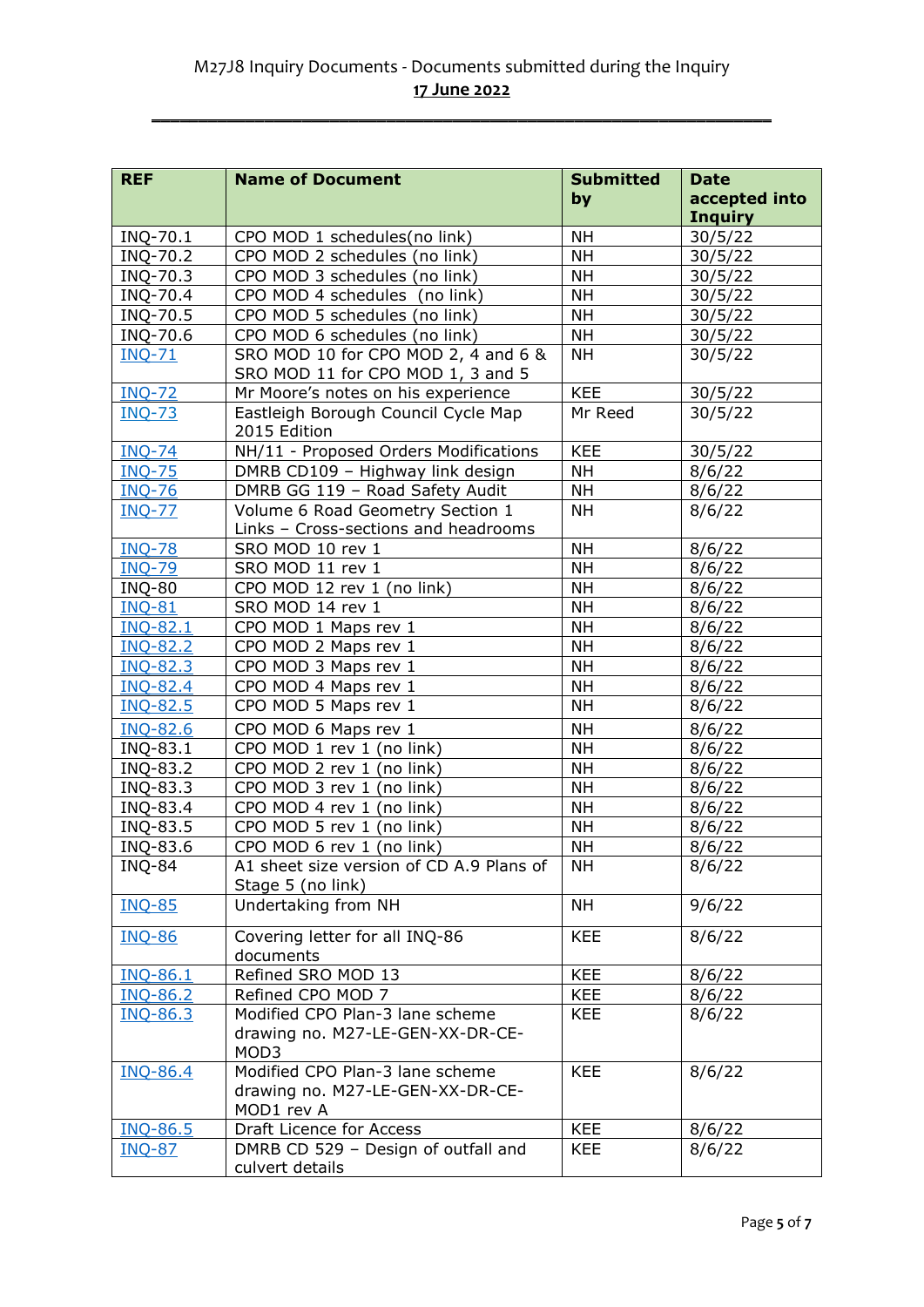| <b>REF</b>      | <b>Name of Document</b>                                                                                                                                                           | <b>Submitted</b><br>by | <b>Date</b><br>accepted into |
|-----------------|-----------------------------------------------------------------------------------------------------------------------------------------------------------------------------------|------------------------|------------------------------|
|                 |                                                                                                                                                                                   |                        | <b>Inquiry</b>               |
| <b>INQ-88.1</b> | Closing submissions on behalf of Mr<br>Keeling                                                                                                                                    | <b>KEE</b>             | 9/6/22                       |
| <b>INQ-88.2</b> | Kane v New Forest District Council<br>[2001] EWCA Civ 878                                                                                                                         | <b>KEE</b>             | 9/6/22                       |
| <b>INQ-88.3</b> | Smith v SoS for the Environment,<br>Transport and Regions [2003] EWCA Civ<br>262                                                                                                  | <b>KEE</b>             | 9/6/22                       |
| <b>INQ-88.4</b> | The Queen on the application of Save<br>Stonehenge World Heritage Site Ltd V<br>SoS for Transport & Highways England<br>& Historic England [2021] EWHC 2161<br>(Admin)            | <b>KEE</b>             | 9/6/22                       |
| <b>INQ-89</b>   | Pilkington v Secretary of State for the<br>Environment and Others [1973] 1 WLR<br>1527                                                                                            | <b>KEE</b>             | 9/6/22                       |
| <b>INQ-90</b>   | Letter from Blake Morgan confirming<br>section 250/licence areas shown on<br>INQ/86.3 and 86.4                                                                                    | <b>KEE</b>             | 9/6/22                       |
| <b>INQ-91</b>   | Closing submissions on behalf of<br>National Highways                                                                                                                             | <b>NH</b>              | 10/6/22                      |
| INQ-91.1        | Addendum to the Closing submissions<br>on behalf of National Highways                                                                                                             | <b>NH</b>              | 10/6/22                      |
| INQ-91.2        | Grafton Group (UK) plc and another v<br>Secretary of State for Transport [2016]<br>EWCA Civ 561                                                                                   | <b>NH</b>              | 10/6/22                      |
| $INQ-91.3$      | Smith, Reilly and Reilly v Secretary of<br>State for Trade and Industry [2007]<br>EWHC 1013 (Admin)                                                                               | <b>NH</b>              | 10/6/22                      |
| INQ-91.4        | Tesco Stores Limited v Secretary of<br>State for Environment, Transport and<br>the Regions & Wycombe District Council<br>[2000] QBD                                               | <b>NH</b>              | 10/6/22                      |
| <b>INQ-91.5</b> | Belfields Limited v (1) Nextdom (Bootle)<br>Ltd (2) David Powell (3) Secretary of<br>State for Communities and Local<br>Government and (4) Sefton MBC [2007]<br>EWHC 3040 (Admin) | <b>NH</b>              | 10/6/22                      |
| INQ-91.6        | Pascoe v First Secretary of State and<br>the Urban Regeneration Agency [2006]<br>EWHC 2356 (Admin)                                                                                | <b>NH</b>              | 10/6/22                      |
| INQ-91.7        | Regina (Mount Cook Land Limited and<br>another) v Westminster City Council<br>[2003] EWCA Civ 1346.                                                                               | <b>NH</b>              | 10/6/22                      |
| <b>INQ-92</b>   | Reply submissions of Mr Keeling on law<br>and misstatements of fact                                                                                                               | <b>MK</b>              | 13/6/22                      |
| <b>INQ-93</b>   | Letter from Blake Morgan, dated 14<br>June                                                                                                                                        | <b>MK</b>              | 14/6/22                      |
| <b>INQ-94</b>   | Email chain response from National<br>Highways to the Inspector 15 June 2022                                                                                                      | <b>NH</b>              | 15/6/22                      |